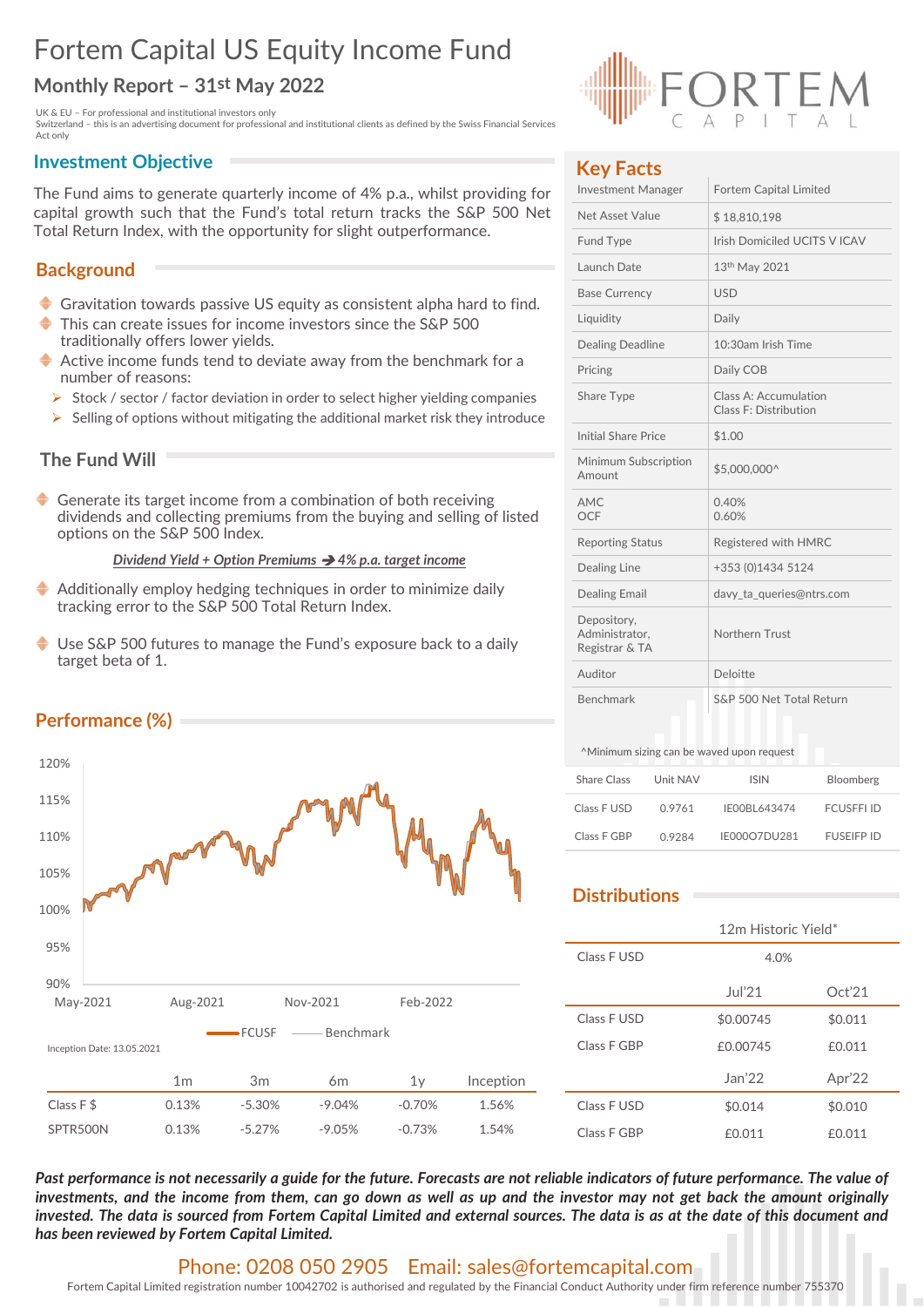# Fortem Capital US Equity Income Fund Fortem Capital US Equity Income Fund<br>
Monthly Report – 31st May 2022<br>
UK & EU – For professional and institutional investors only<br>
Simulated Performance<br>
Simulated Performance



| <b>Fortem Capital US Equity Income Fund</b>                                                                                                                                                        |                      |                          |                 |                                  |
|----------------------------------------------------------------------------------------------------------------------------------------------------------------------------------------------------|----------------------|--------------------------|-----------------|----------------------------------|
|                                                                                                                                                                                                    |                      |                          |                 |                                  |
| Monthly Report - 31st May 2022                                                                                                                                                                     |                      |                          |                 |                                  |
| UK & EU - For professional and institutional investors only<br>Switzerland - this is an advertising document for professional and institutional clients as defined by the Swiss Financial Services |                      |                          |                 | EM                               |
| Act only<br><b>Simulated Performance</b>                                                                                                                                                           |                      |                          |                 |                                  |
|                                                                                                                                                                                                    | Annualised<br>Return | Annualised<br>Volatility | Sharpe<br>Ratio | Beta to<br><b>S&amp;P 500 TR</b> |
| <b>Strategy Total Return</b>                                                                                                                                                                       | 9.74%                | 20.10%                   | 0.48            | 0.99                             |



Data from 31st December 2004 to 31st December 2020 Source: Fortem Capital, Bloomberg

Fortem Capital Limited registration number 10042702 is authorised and regulated by Fortem Capital Limited and external sources. The data is as at the date of this document and<br>
Fortem Capital Limited in the date of this do Physically backed with underlying equities 20004 31/12/2006 31/12/2008 31/12/2010 31/12/2012 31/12/2014 3<br>
Since 5 Since 5 Since 5 Since 5 Since 5 Since 5 Since 5 Since 5 Since 5 Since 5 Since 5 Since 5 Since 5 Since 5 Since 5 Since 5 Since 5 Since 5 Since 5 Cont 31/12/2014 31/12/2016 31/12/2018 31/12/2020<br>
Il Return <u>and 11/12/2016</u> 31/12/2020<br>
Il Return **and 11** Month Rolling Beta<br>
Il Return **and 11** Month Rolling Beta<br>
Il Surn in this communication is derived from back-testing<br> 31/12/2014 31/12/2016 31/12/2018 31/12/2020<br>
al Return  $\longrightarrow$  1 Month Rolling Beta<br>
and The and The and The and The and The and The and The and The and The investor of reliable indicators of future performance. The value of al Return **1.** Month Rolling Beta<br>
All Return **and the communication is derived from back-testing**<br>
the calculation methodology are available on request. Past<br>
or defiable indicators of future performance. The value of<br>
an Stations 32 December 2002<br>
Sharton Stations Toking that is provided for the calculation methodology are overlable on equest. Past<br>
IMULATED PAST PERFORMANCE: Past performance data shown in this communication is derived fro previous The model is complete. The model of the communication is derived from brack-testing<br>
imulations. This is provided for illustrative purposes only. Details of the calculation methodology are available on request. SIMULATED PAST PERFORMANCE: Past performance data shown in this commulations. This is provided for illustrative purposes only. Details of the calculation enformance is not necessarily a guide for the future. Forecasts are

## Key Benefits **Key Risks** Key Risks

- 
- 
- 
- 
- 

- 
- 
- income
- fluctuations

# Phone: 0208 050 2905 Email: sales@fortemcapital.com